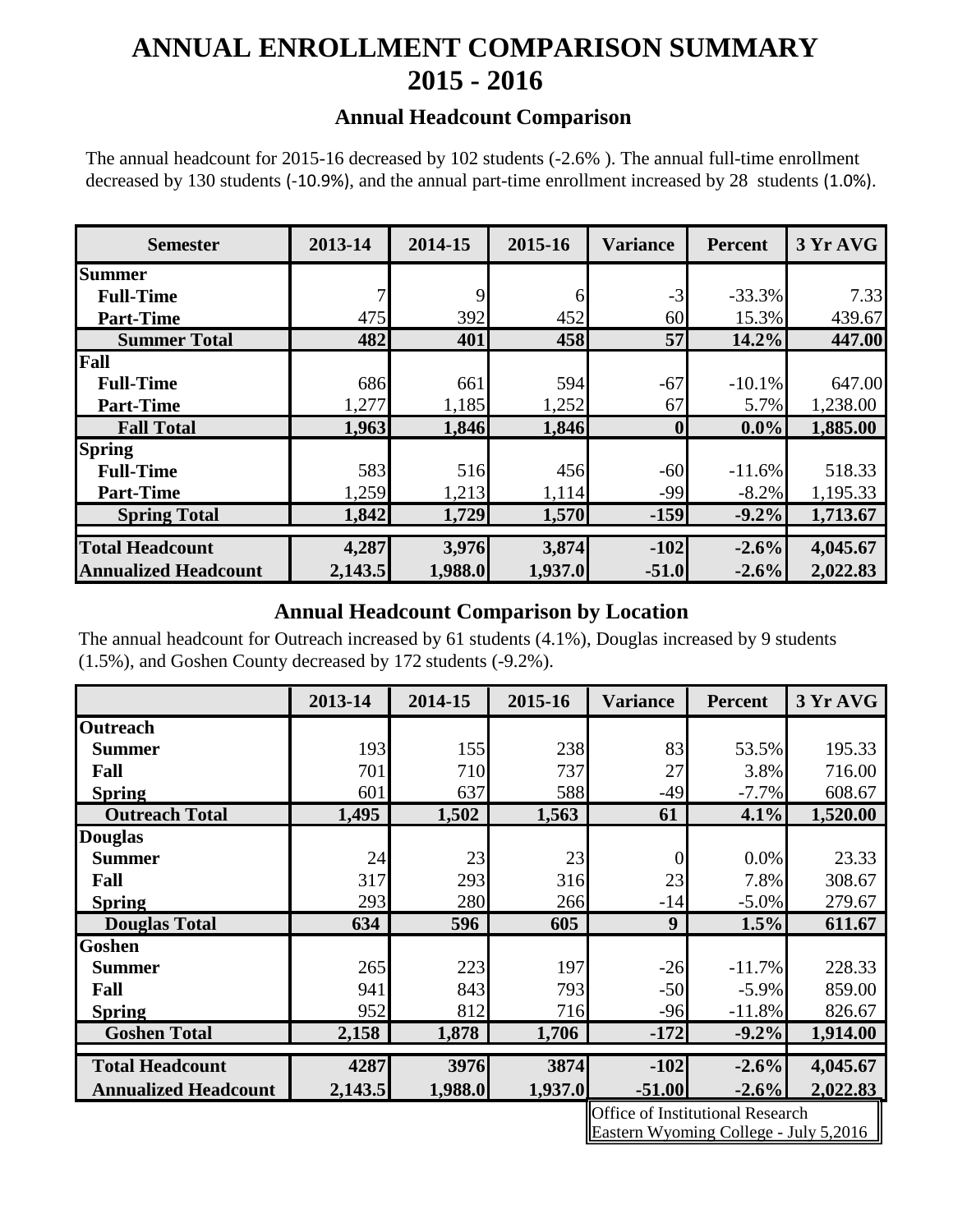### **Annual FTE Comparison By Semester**

The annualized FTE for 2015-16 decreased by 150.46 FTE (-5.9%).

| <b>Semester</b>       | 2013-14  | 2014-15  | 2015-16  | Variance  | <b>Percent</b> | 3YrAVG   |
|-----------------------|----------|----------|----------|-----------|----------------|----------|
| <b>Summer</b>         | 125.33   | 107.00   | 112.17   | 5.17      | 4.8%           | 114.83   |
| Fall                  | 1,381.04 | 1,324.00 | 1,266.08 | $-57.92$  | $-4.4\%$       | 1,323.71 |
| <b>Spring</b>         | 1,194.79 | 1,100.92 | 1,003.21 | $-97.71$  | $-8.9\%$       | 1,099.64 |
| <b>Total FTE</b>      | 2,701.16 | 2,531.92 | 2,381.46 | $-150.46$ | $-5.9\%$       | 2,538.18 |
| <b>Annualized FTE</b> | 1,350.58 | 1,265.96 | 1,190.73 | $-75.23$  | $-5.9\%$       | 1,269.09 |

## **Annual FTE Comparison By Location**

The annualized FTE for Outreach decreased by 22.76 FTE (-2.9%), Douglas decreased by 2.08 FTE (- 0.6%) and Goshen County decreased by 125.62 FTE (-9.0%).

|                       | 2013-14  | 2014-15  | 2015-16  | <b>Variance</b> | <b>Percent</b> | 3 Yr AVG |
|-----------------------|----------|----------|----------|-----------------|----------------|----------|
| <b>Outreach</b>       |          |          |          |                 |                |          |
| <b>Summer</b>         | 57.50    | 47.67    | 59.00    | 11.33           | 23.8%          | 54.72    |
| Fall                  | 377.92   | 405.84   | 400.83   | $-5.01$         | $-1.2%$        | 394.86   |
| <b>Spring</b>         | 309.50   | 322.58   | 293.50   | $-29.08$        | $-9.0\%$       | 308.53   |
| <b>Outreach Total</b> | 744.92   | 776.09   | 753.33   | $-22.76$        | $-2.9%$        | 758.11   |
| <b>Douglas</b>        |          |          |          |                 |                |          |
| <b>Summer</b>         | 8.58     | 6.08     | 7.17     | 1.09            | 17.9%          | 7.28     |
| Fall                  | 205.00   | 194.83   | 202.08   | 7.25            | 3.7%           | 200.64   |
| <b>Spring</b>         | 176.25   | 155.09   | 144.67   | $-10.42$        | $-6.7%$        | 158.67   |
| <b>Douglas Total</b>  | 389.83   | 356.00   | 353.92   | $-2.08$         | $-0.6%$        | 366.58   |
| Goshen                |          |          |          |                 |                |          |
| <b>Summer</b>         | 59.25    | 53.25    | 46.00    | $-7.25$         | $-13.6%$       | 52.83    |
| Fall                  | 798.12   | 723.33   | 663.17   | $-60.16$        | $-8.3%$        | 728.21   |
| <b>Spring</b>         | 709.04   | 623.25   | 565.04   | $-58.21$        | $-9.3%$        | 632.44   |
| <b>Goshen Total</b>   | 1,566.41 | 1,399.83 | 1,274.21 | $-125.62$       | $-9.0\%$       | 1,413.48 |
|                       |          |          |          |                 |                |          |
| <b>Total FTE</b>      | 2,701.16 | 2,531.92 | 2,381.46 | $-150.46$       | $-5.9%$        | 2,538.18 |
| <b>Annualized FTE</b> | 1,350.58 | 1,265.96 | 1,190.73 | $-75.23$        | $-5.9%$        | 1,269.09 |